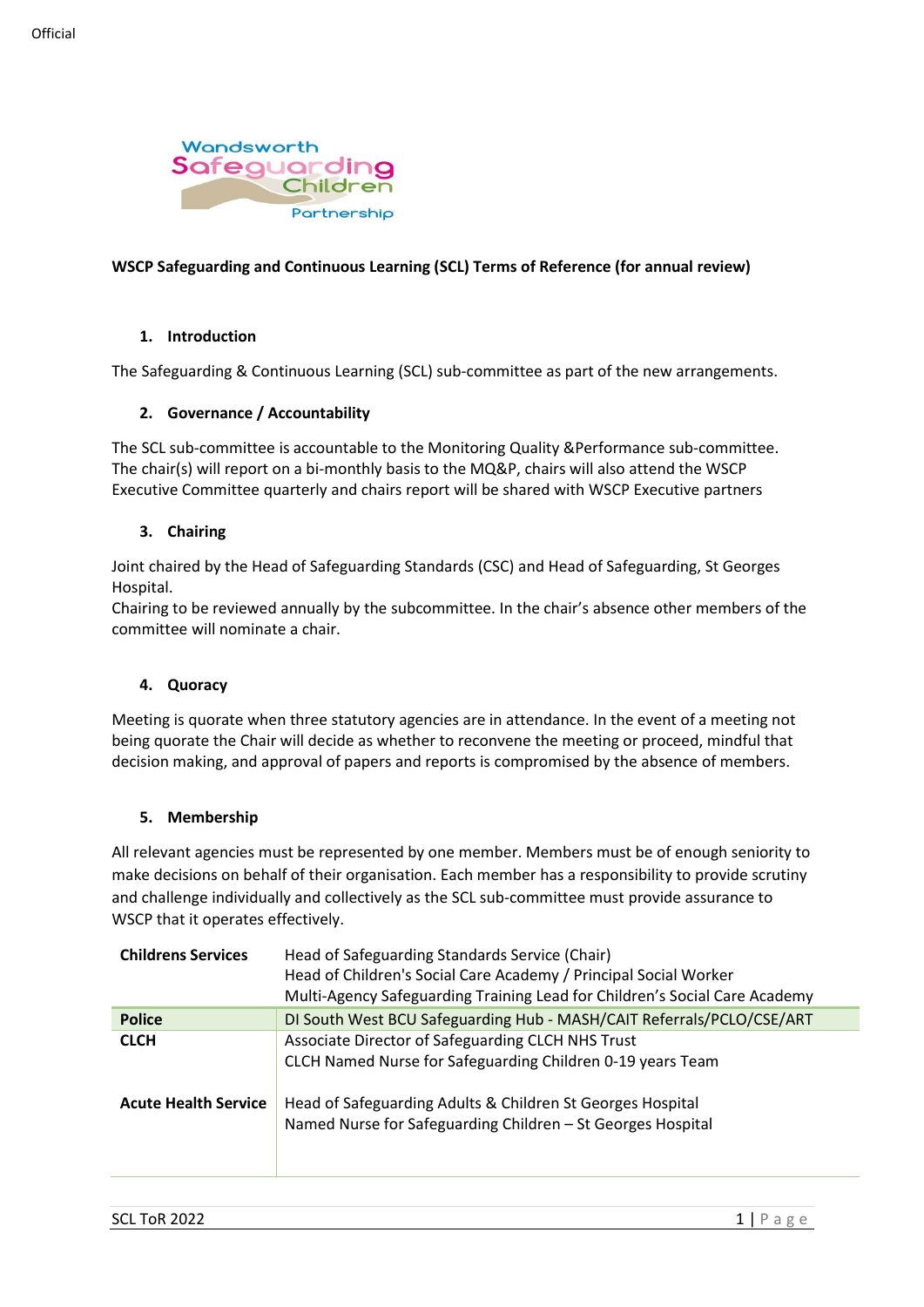| <b>Mental Health</b>      | Named Nurse Safeguarding Children SW London & St Georges Mental Health NHS<br>Trust |
|---------------------------|-------------------------------------------------------------------------------------|
| <b>CCG</b>                | Designated Doctor for Child Safeguarding SWLCCG                                     |
|                           | Designated Nurse Safeguarding Children Wandsworth NHS SW London CCG                 |
|                           | Named GP for Children Safeguarding Wandsworth                                       |
| <b>Education</b>          | Safeguarding / Home Education / Vulnerable Pupils / MASH Education                  |
|                           | Head of School Participation and Performance                                        |
| <b>Housing</b>            | Housing Policy & Performance Officer                                                |
| <b>WSCP Partnership</b>   | <b>WSCP Business Manager</b>                                                        |
| <b>Probation Services</b> | Head of Service for Probation in Wandsworth                                         |
| <b>Public Health</b>      | Senior Public Health Lead                                                           |

# **6. Attendance / Frequency**

The SCL Subcommittee will meet at monthly intervals and may be recalled for an extraordinary meeting in the event of a serious incident or child death that may meet the criteria for a Child Safeguarding Practice Review (CSPR).

Additional meetings can be convened at the request of the chair.

The sub-committee members will commit to attending all meetings and will delegate to their deputy when unable to attend. Members of SCL are responsible for attending regularly. Any members who fail to attend regularly will be asked to identify a permanent substitute.

# **7. Purpose/ Scope**

It is the role of the Safeguarding and Continuous Learning Subcommittee (SCL) to:

- ensure that incidents within Wandsworth which may require a CSPR, or the partnership would benefit from such a review being conducted, are properly identified and an appropriate recommendation is made to the safeguarding partners.
- ensure that the National Review Panel receives the correct notifications within the required timescales.
- ensure that there is a connection between practice and leaning with joined up working between this sub-committee and the Training & Workforce Development sub-committee

### **8. Roles and Responsibility**

- To commission and oversee the work of the review panel and receive its report and recommendations.
- To commission other types of learning review or audit where it believes it is appropriate to do so with joined up working with T&WD sub-committee.
- Ensure that action plans are drawn up in response to CSPRs, learning reviews set out in Working Together (2018) and audits and progress is periodically reported to the MQ&P.
- Oversee the multi-agency audits into areas of concern raised through the analysis described or linked with one of the LSCP priorities, MQ&P, or through national and local learning.
- Implementation is monitored and it also has responsibility to report findings and activities to the WSCP Executive.
- Review learning from single agency audits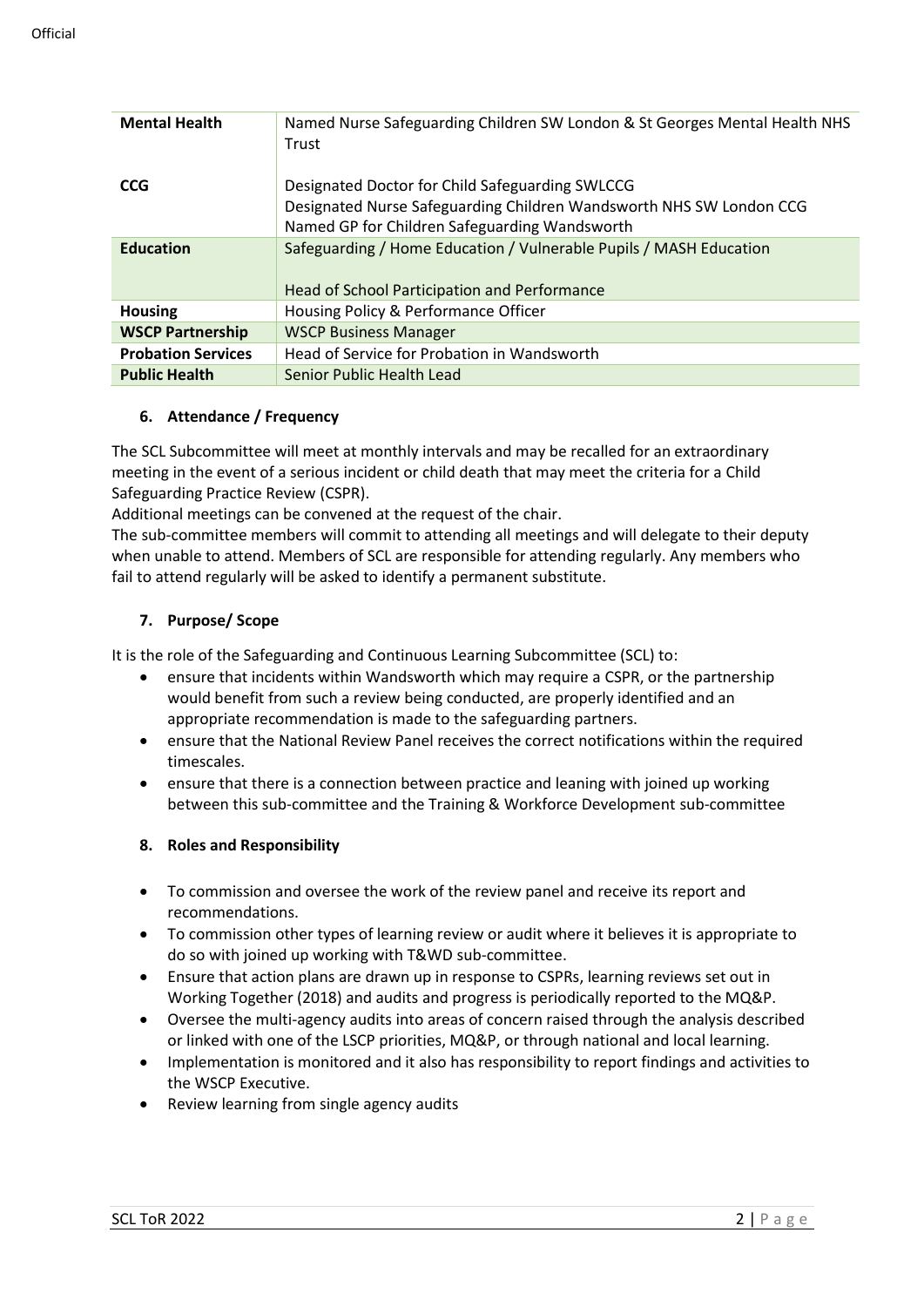# **9. Process**

The SCL will:

- Review performance and address any concerns.
- Evaluate performance against agreed outcomes and ensure changes are implemented where necessary
- Ensure full partnership contribution to the decision-making process
- The sub-committee will work to promote the involvement of families, communities, children, and young people in the development, delivery, and evaluation where necessary
- Respond to research findings, good practice learning, national policy, and legislative change to ensure practice remains pertinent.

If a subcommittee has identified work for another subcommittee actions to be taken:

- The chair will write to the chair of the intended subcommittee informing them of the reason for the work to be transferred and intended outcomes
- Receiving chair will confirm (in writing) whether work will be undertaken and if not, why not
- Disagreement around how work moves between sub-committees should be escalated to the chair of the MQ&P in the first instance and if unresolved the Executive for agreement

If a sub-committee identifies training for the Training & Workforce Development sub-committee

- Proposal of the training including link to the WSCP priority areas, including projected costs to be submitted to the T&WD for consideration
- Receiving chair will confirm (in writing) whether work will be undertaken and if not, why not
- Disagreement around how work moves between sub-committees should be escalated to the chair of the MQ&P in the first instance, and if unresolved, the Executive for agreement

### **10. Decision Making / Dispute Resolution**

The Chair will be asked to mediate and negotiate a satisfactory solution, based on the best interest of children. If dispute remains unresolved then final decision will be reached by the Chair of the MQ&P sub-committee.

### **11. Escalation**

Se[e escalation guidance](https://wscp.org.uk/media/1329/inter_agency_escalation_policy-v2.docx)

### **12. Conflict of Interest**

All panel members must declare at the start of the meeting any issue that may present as conflict of interest e.g., where bias may affect decision making, member representing and having scrutinising role for their own agency, lack of independence. In such situations the conflict will be recorded for the minutes and the panel /chair if not person in question will agree how to progress and mitigate against the conflict.

## **13. Voice of the child**

Safeguarding children is everybody's priority and the voice of the child is centre to the work and therefore the executive and each sub-committee will get feedback on positive outcomes for children